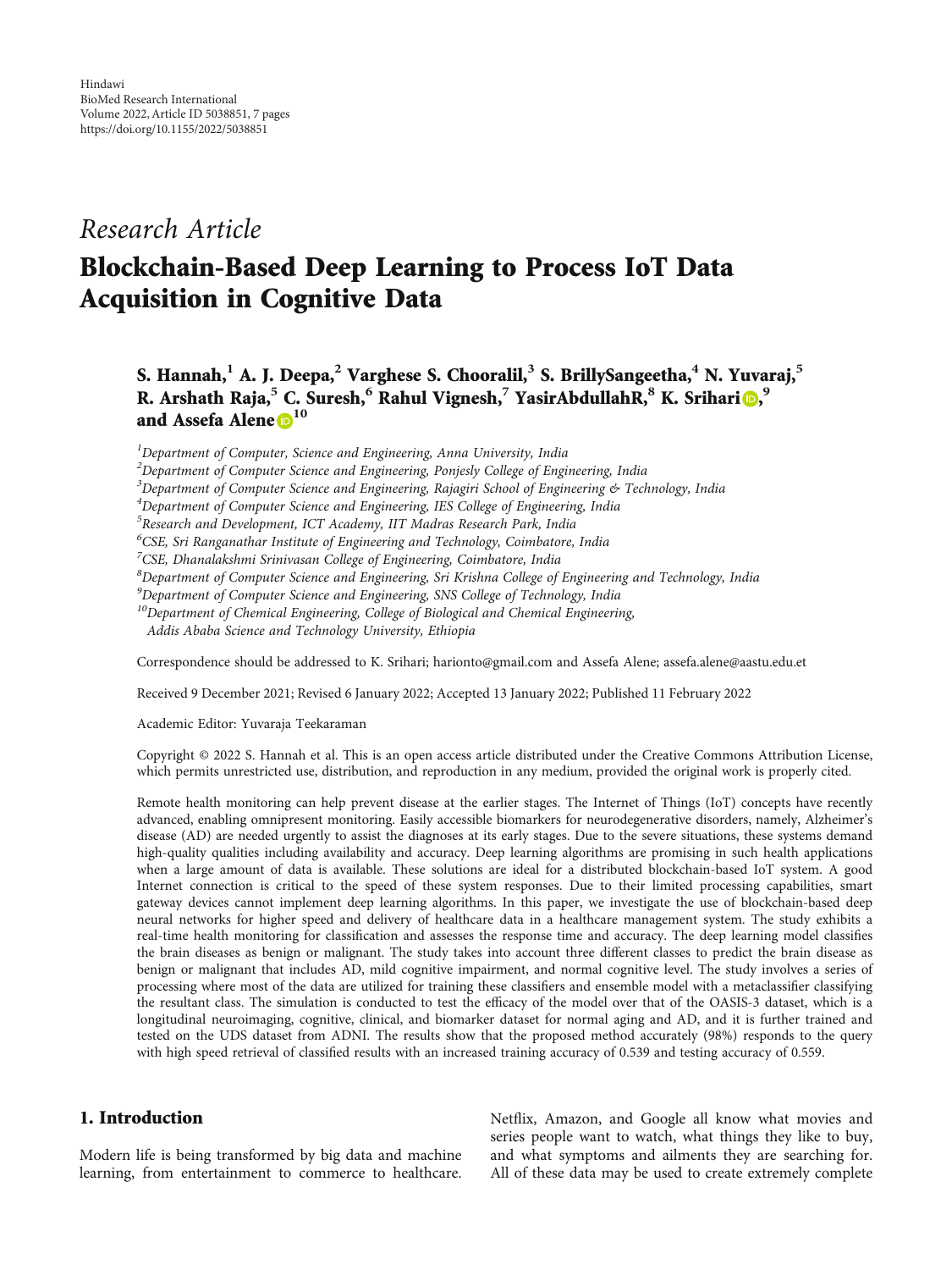<span id="page-1-0"></span>

Figure 1: Architecture diagram.

personal profiles, which can be used for behavioural understanding and marketing, as well as to predict healthcare trends. According to several experts, artificial intelligence (AI) has the potential to revolutionise the healthcare industry, from diagnostics to treatment. An overwhelming amount of evidence suggests that AI algorithms can already perform better than humans in a wide range of activities, such as the analysis of medical pictures and the correlation of illness symptomatology and biomarkers from electronic medical records (EMRs) [\[1](#page-5-0)].

Medical professionals, particularly doctors, are in short supply in many nations due to the rising demand for healthcare services. It is not just consumers who are demanding better service and better outcomes from healthcare providers; they are also demanding it from healthcare providers themselves [\[2](#page-5-0)]. Using health tracking applications and search platforms, as well as the advancements in wireless technology and cellphones, on-demand healthcare services can now be offered at any time and from any location. Underserved regions and areas without specialists can benefit from these services, which help cut expenses while also preventing the spread of infectious diseases in the clinic. Even in undeveloped countries where the healthcare system is expanding, telehealth technology can be used to satisfy present needs [\[3\]](#page-5-0). Although the concept is clear, independent validation is still required to show the safety and efficacy of these treatments for patients.

It is becoming clear that an artificial intelligence- (AI-) powered tool [[4](#page-5-0)–[10\]](#page-6-0) will play an important role in the development of next-generation healthcare technology. AI is widely regarded as being capable of improving any aspect of healthcare delivery and operation. AI is gaining traction in the healthcare industry because of its potential to save money.

Alzheimer's disease (AD) is a multifactorial neurodegenerative disorder that affects the central nervous system. It is the most prevalent kind of dementia and is characterised by severe neuronal and synaptic loss. According to a recent study,



Figure 2: Sparse autoencoder.

AD has a high prevalence, with an estimated 40 million sufferers globally. Mild cognitive impairment (MCI) has traditionally been seen as a transitional stage between normal aging and the start of AD. As a result, AD and MCI, the transitional stage between healthy aging and dementia, which is frequently characterised by mild cognitive abnormalities but generally intact activities of daily living, have piqued the interest of researchers.

Changing the healthcare strategy from a reactive to a proactive one, focusing on health management rather than disease treatment, is a major factor in these cost savings in case of cognitive impairments like Alzheimer Disease. AI-based technology will play a major role in helping individuals maintain their health through continuous monitoring and coaching and will ensure earlier diagnosis, treatments, and follow-ups.

In this paper, we investigate the use of blockchain-based deep neural networks for higher speed and delivery of healthcare data in a healthcare management system. The study exhibits a real-time health monitoring for classification and assesses the response time and accuracy.

The main contribution of the work involves the following:

- (i) The authors investigate the use of blockchain-based deep neural networks for higher speed and delivery of healthcare data in a healthcare management system
- (ii) The authors develop a real-time health monitoring for classification and assess the response time and accuracy
- (iii) The authors analyse various classes to predict the brain disease as benign or malignant that includes AD, mild cognitive impairment, and normal cognitive level
- (iv) The authors develop a framework with a series of processing where most of the data are utilized for training these classifiers and ensemble model with a metaclassifier classifying the resultant class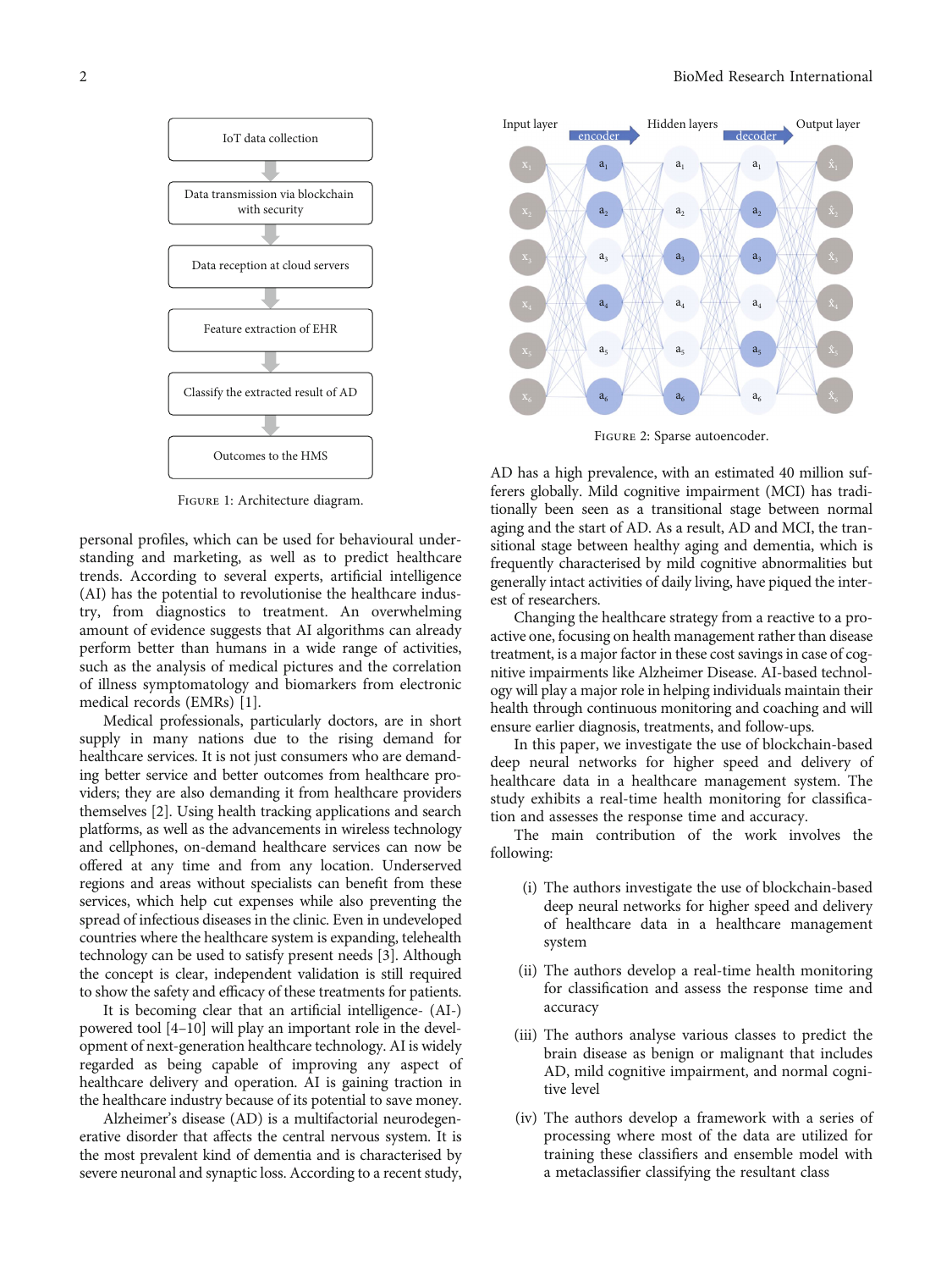<span id="page-2-0"></span>

Figure 3: Packet delivery rate (no unit).





# 2. Related Works

Distributed AI can be used to overcome the scalability, cost, and storage concerns of EHR among distributed nodes in the blockchain [\[11](#page-6-0)]. Similar to older classical machine learning (ML) and statistical methods [\[12](#page-6-0)], they employed raw data to choose appropriate characteristics and construct patterns of interest, rather than analysing the data itself. Deep learning (DL) approaches learn about feature selection from the data itself and then without any human intervention enable the discovery of hidden complex correlations within the data [\[13\]](#page-6-0).

Many academics have come up with effective ways to deal with the security and privacy problems of putting EHRs on blockchain. According to Esposito et al. [[14](#page-6-0)], the patient privacy issues can be addressed by using blockchain technology to store EHR records. They did not discuss the internal structure and format of EHRs.

Logic expressions given by Chen et al. [\[15](#page-6-0)] were used to calculate EHR indices, which were then transferred to the blockchain network. As the number of transactions on the blockchain grows, the amount of overhead associated with index searching also grows, making it less scalable. An architecture devised by Amin et al. [\[16\]](#page-6-0) for a single server that allows anonymity and resilience at lower communication costs was developed. There was no discussion of the trust difficulties that arise from long-term customer relationships.

An IoT-based RFID tag structure that is secure and anonymous at low latency was developed by Gope et al. [\[17\]](#page-6-0) to combat impersonation attempts. In the current approach, the server identity can be hacked. FHIRChain, a healthcare blockchain developed by Zhang et al. [[18](#page-6-0)], enables the identification of medical records and the authorization of access to them. But semantic interoperability is not addressed. For EHR data, feature selection and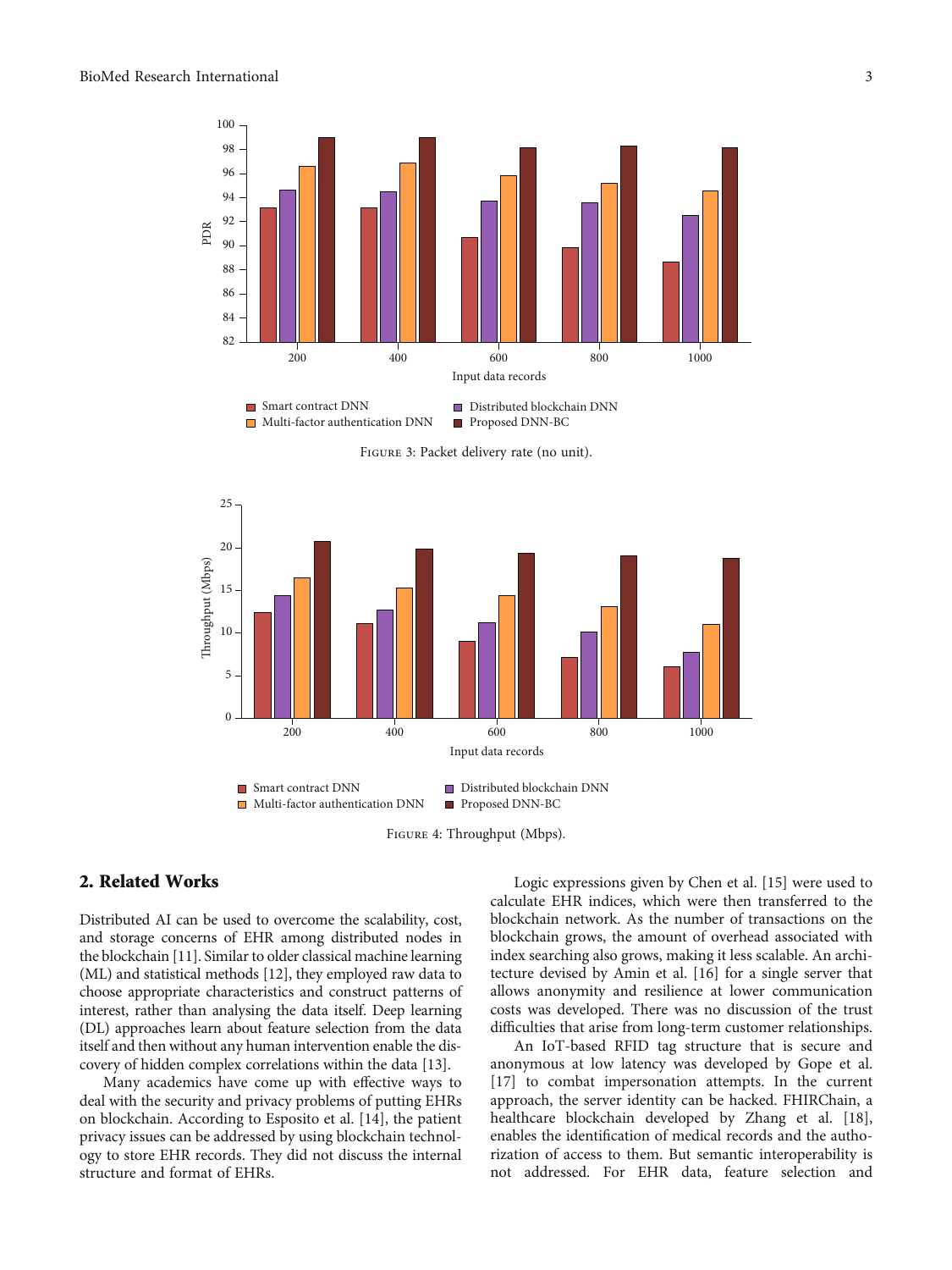<span id="page-3-0"></span>





TABLE 1: Classification accuracy.

| Methods                                       | Train<br>accuracy | <b>Test</b><br>accuracy |
|-----------------------------------------------|-------------------|-------------------------|
| Proposed DNN-BC                               | 0.539             | 0.559                   |
| Multifactor authentication with<br><b>DNN</b> | 0.553             | 0.524                   |
| Distributed blockchain with DNN               | 0.185             | 0.208                   |
| Smart contract with DNN                       | 0.157             | 0.256                   |

extraction of patient clinical data are also being done using DL frameworks.

A collaborative, distributed, federated deep learning model training for fairness and scalability on blockchain was proposed by Weng et al. [[19](#page-6-0)]. For retrained models, however, the transfer learning function needs to be explored more thoroughly. Modeling time, admission procedures,

and appropriate patient diagnosis were all accomplished using LSTM cells by Pham et al. [\[20\]](#page-6-0).

By pretraining the word model word2vec, the authors of [\[21\]](#page-6-0) used word embedding methodologies to tackle the hefty dictionary of 197,100 distinct medical abbreviations. Suo et al. [\[22\]](#page-6-0) developed a convolutional neural network (CNN) that uses software cross-entropy loss to identify patient groups. Alhussein and Muhammad [[23\]](#page-6-0) used the transfer learning technique, which included the use of VGG-16 and Caffee. For clinical notes, Jacobson and Dalianis [\[24\]](#page-6-0) used the word2vec-based embedding approach to compare stacked AEs and restricted Boltzmann machine (RBM).

EHR deployment in Healthcare 4.0 applications is a topic covered in the aforementioned debates. There have also been discussions on the security concerns of installing EHR on the blockchain and offered solutions including privacy-preserving ones [[14](#page-6-0)], authentication and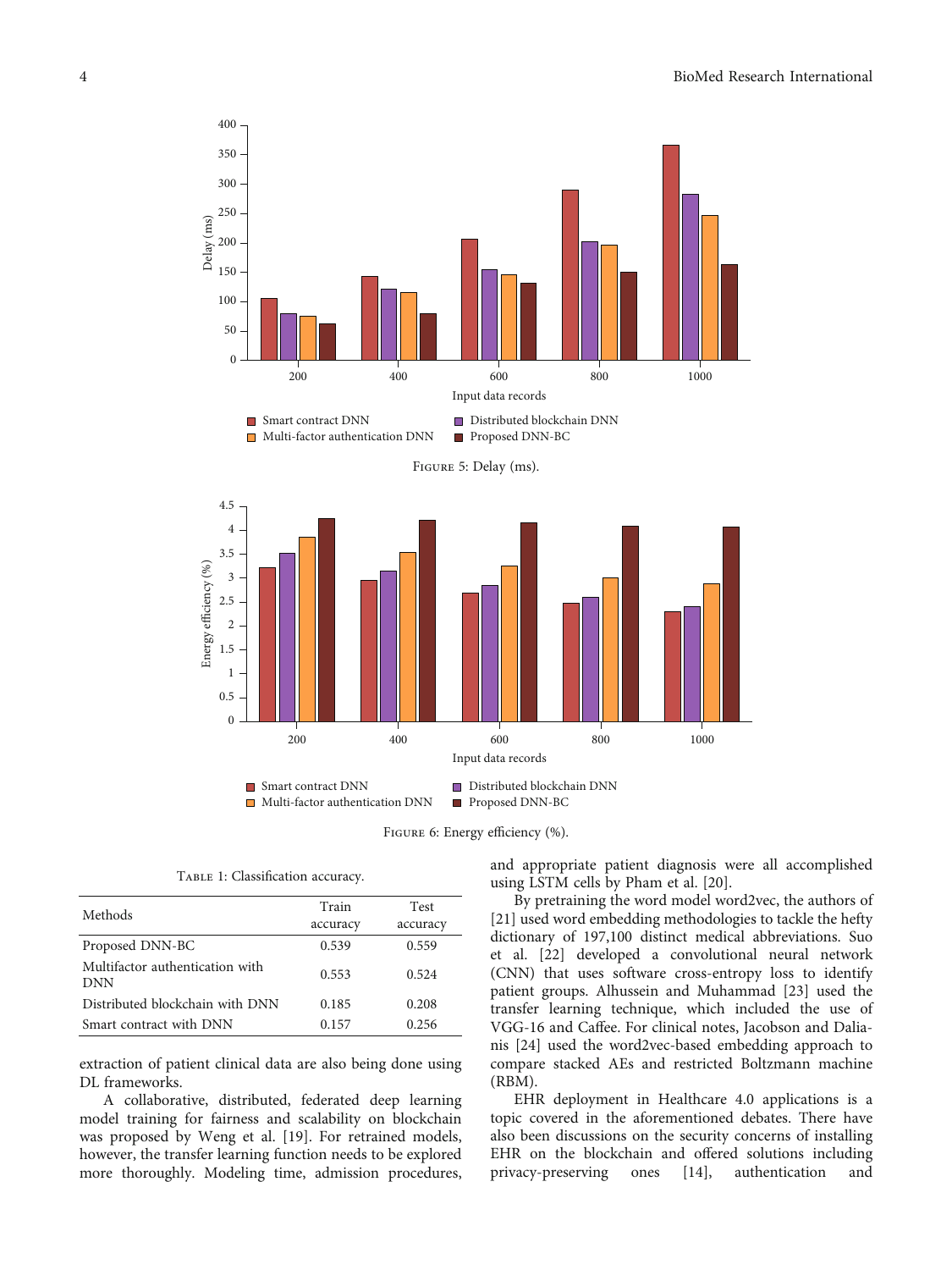Table 2: Loss.

<span id="page-4-0"></span>

| Methods                             | Train loss | Test loss |
|-------------------------------------|------------|-----------|
| Smart contract with DNN             | 0.219      | 0.209     |
| Distributed blockchain with DNN     | 0.212      | 0.227     |
| Multifactor authentication with DNN | 0.157      | 0.157     |
| Proposed DNN-BC                     | 0.156      | 0.210     |

authorization utilising lattices [[15](#page-6-0)], and lattices [[25](#page-6-0)]. They did not solve the issue of transaction scalability. There have also been models based on feature parameters, pretrained models, and vector similarity [[22, 24\]](#page-6-0). Security and prediction models work together in Healthcare 4.0 applications.

As a result, this study provides a revolutionary architecture for Healthcare 4.0 applications that incorporates lattices, blockchains, and deep learning algorithms. For this study, the main goal is twofold. In mined transactions, the blockchain guarantees immutability and chronology. In addition, by using DNN prediction on previously recorded EHR feature records, it is possible to classify and display categorised findings to users more quickly. By automating recommendations, it cuts down on feature extraction time and boosts the scalability of mined transactions. Based on previous diagnoses and current health circumstances, suggestions are made. By averting serious sickness, it allows patients to receive treatment and medication on time, potentially saving their lives.

## 3. Proposed Method

In this, we use a blockchain network for faster transaction of data from the seed node to destination node with proper security. The sparse autoencoder is used for prediction of disease from the input collected datasets from IoT devices. Figure [1](#page-1-0) shows the process of data collection and processing using an effective blockchain and deep learning mechanism to identify the disease. It initially involves the collection of data, and then, the collected data is transmitted securely via blockchains. The stored data at the cloud servers are preprocessed, feature extracted, and then classified to identify the disease type.

3.1. Prediction Using a Sparse Autoencoder. As shown in Figure [1,](#page-1-0) an autoencoder network with a hidden layer may be used to learn certain compact characteristics from the data  $x = \{x_1, x_2, x_3, x_4, x_5\}$  shown in Figure [2.](#page-1-0) Layer 1 represents the input layer, layer 2 represents the concealed layer, and layer 3 represents the reconstitution layer for the output layer. Reconstitution layer error is reduced as much as feasible as an aim of the training technique. The hidden layer might be considered a new sort of data representation because the data features can be retrieved from it.

To put it another way, the autoencoder network  $h_{W,h}$  $(x)$  ≈ *x* is to learn a given task. This arrangement has the ability to mine data for hidden features that are not readily obvious by restricting the number of neurons in the hidden layer. A  $32 \times 32$  image can be processed by ten thousand twenty-four neurons, for example. Using an

autoencoding network with a hidden layer of 50 neurons, it is possible to produce a compact representation of the image. In this way, PCA and dimension reduction methods perform the same function as they do in practise. However, the number of neurons in the buried layer is very low. It is possible to uncover underlying features even if the number of neurons in the hidden layer is large. A limitation on the network can lead it to become sparse if the activation value of each neuron in the hidden layer is optimized. If the input neurons are utilised, then the output neurons are also utilised.

$$
\rho_j = \frac{1}{m} \sum_{i=1}^{m} a_j x_i,
$$
\n(1)

where *m* is the input neurons and  $\rho_i$  is the sparse parameter (0.05).

The KL distance formulation is used to optimize the sparse parameter while solving the hidden layer.

$$
KL(\rho \|\rho_j) = \rho \log \frac{\rho}{\rho_j} + (1 - \rho) \log \frac{1 - \rho}{1 - \rho_j}.
$$
 (2)

In the convolution layer, the spatiotemporal convolution kernel simply gives the input of each feature map. When a network is configured manually, it has a limited ability to learn from its own experience and extract the most relevant aspects from the data. As illustrated in Figure [1](#page-1-0), DNN uses a sparse autocombination technique that can automatically learn the combination of input feature maps that should be utilised as the input of the convolution layer.

The output of the neural network sparse autoencoder is subjected to the network sparse constraint. In this example, the input is constrained by the sparse constraint. These two forms of operation are different, but they accomplish the same things. Useful in a variety of industries and applications, the sparse autoencoder neural network extracts low-level properties from the input data. The output layer of the network is activated by using sparse limitations on the network output side. Accordingly, we will only activate neurons in the output layer that have been trained to respond to certain inputs in order to construct the most compact representation of input data—in other words, extract the most compact representation of data.

It is important to note that the previous layer input feature maps are used as inputs for each of the output feature maps in this framework spatiotemporal convolution. However, the number of feature maps that may be input into the output feature map is highly constrained because of the sparse restrictions.

#### 4. Results and Discussions

In this section, we present the results of the proposed DNN-BC model and the existing smart contract with DNN, distributed blockchain with DNN, and multifactor authentication with DNN classification.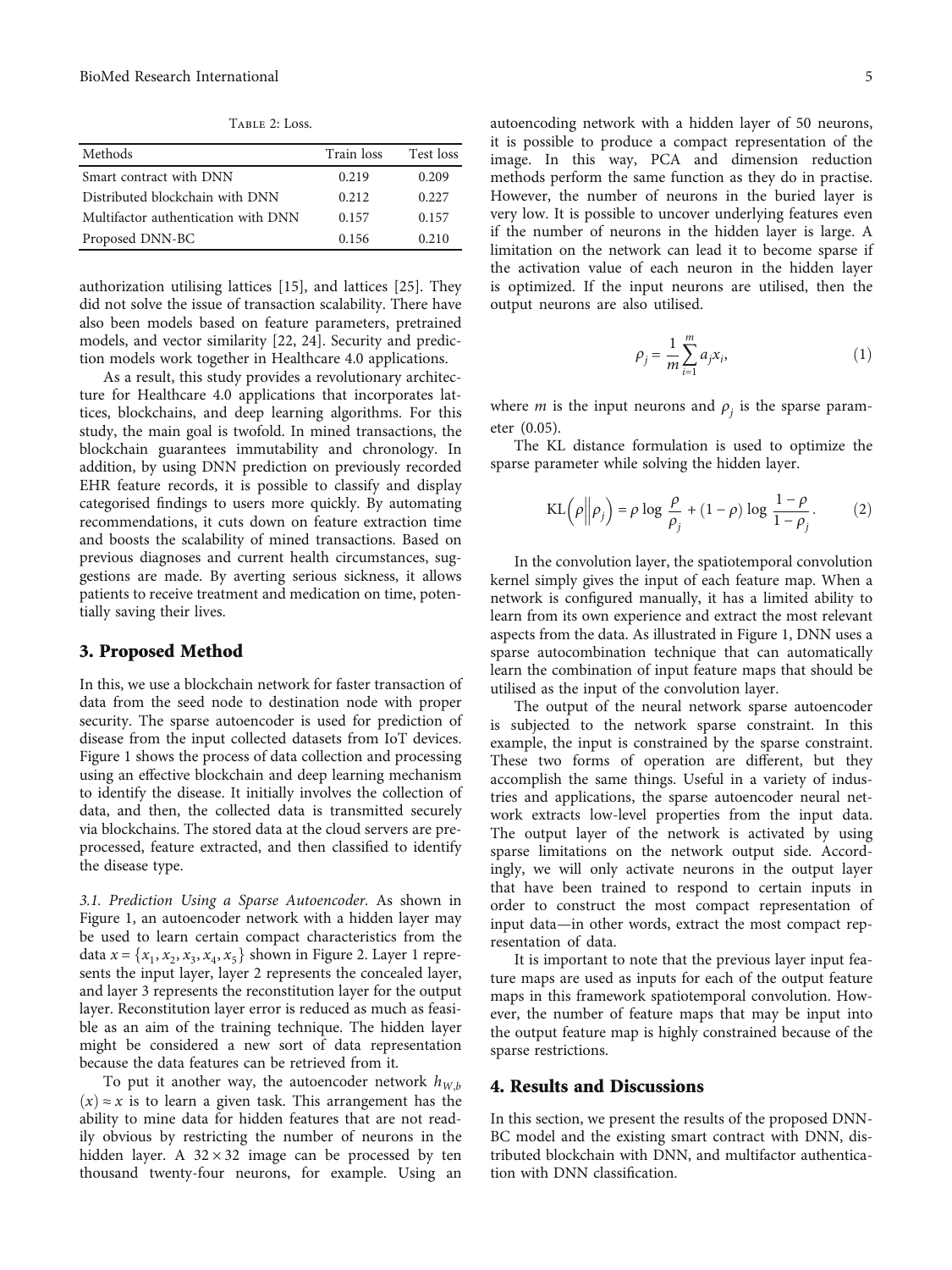<span id="page-5-0"></span>The results are compared in terms of different performance metrics that include packet delivery rate, throughput, delay, and energy efficiency. It is further tested in terms of classification accuracy and loss. The simulation is conducted in Python3.8, where the CNN is modelled in TensorFlow2.2. The simulations are conducted on a high-end computing engine with 16 cores and 32 threads CPU, 16 GB of primary memory, and a graphics acceleration unit: GTX 1060. The simulation is conducted on a high-end computing platform that supports the implementation of blockchains and healthcare management system with a classification module.

Figure [3](#page-2-0) shows the results of the packet delivery rate between the proposed DNN-BC model and the existing smart contract with DNN, distributed blockchain with DNN, and multifactor authentication with DNN classification. The results of simulation show that the proposed DNN-BC model has a higher rate of PDR in transmitting the data from a source to destination via blockchains.

Figure [4](#page-2-0) shows the results of throughput between the proposed DNN-BC model and the existing smart contract with DNN, distributed blockchain with DNN, and multifactor authentication with DNN classification. The results of simulation show that the proposed DNN-BC model has a higher rate of throughput in transmitting the data from a source to destination via blockchains.

Figure [5](#page-3-0) shows the results of delay between the proposed DNN-BC model and the existing smart contract with DNN, distributed blockchain with DNN, and multifactor authentication with DNN classification. The results of simulation show that the proposed DNN-BC model has reduced delay in transmitting the data from a source to destination via blockchains.

Figure [6](#page-3-0) shows the results of energy efficiency between the proposed DNN-BC model and the existing smart contract with DNN, distributed blockchain with DNN, and multifactor authentication with DNN classification. The results of simulation show that the proposed DNN-BC model has increased energy efficiency in blocks while transmitting the data from a source to destination via blockchains.

The simulation is conducted to test the efficacy of the model over that of the OASIS-3 dataset, which is a longitudinal neuroimaging, cognitive, clinical, and biomarker dataset for normal aging and AD, and it is further trained and tested on the UDS dataset from ADNI.

Table [1](#page-3-0) shows the results of classification accuracy between the proposed DNN-BC model and the existing smart contract with DNN, distributed blockchain with DNN, and multifactor authentication with DNN classification. The results of simulation show that the proposed DNN-BC model has increased classification accuracy in classifying the data instances in the healthcare field.

Table [2](#page-4-0) shows the results of classification loss between the proposed DNN-BC model and the existing smart contract with DNN, distributed blockchain with DNN, and multifactor authentication with DNN classification. The results of simulation show that the proposed DNN-BC model has reduced classification loss in classifying the data instances in the healthcare field.

#### 5. Conclusions

In this paper, the study uses blockchain modelling-based DNN for optimal transmission of captured data from the sensing IoT node to the destination based on the user query. The study offers higher speed and delivery of data using a healthcare management framework. The testing on realtime data shows that the health monitoring and its classification provide increased accuracy with optimal response time based on the user query. The results of simulation show that the proposed method accurately responds to the query with high speed retrieval of classified results compared to other existing blockchain data transfer mechanisms. In future, the modelling of blockchain in a distributed ledger can be improvised with the utilization of machine learning or deep learning optimization that could be aimed at bringing effective ledgering of the addresses.

#### Data Availability

The datasets used and/or analyzed during the current study are available from the corresponding author on reasonable request.

### Conflicts of Interest

There is no conflict of interest.

#### References

- [1] P. Esmaeilzadeh, "Use of AI-based tools for healthcare purposes: a survey study from consumers' perspectives," BMC Medical Informatics and Decision Making, vol. 20, no. 1, pp. 1–19, 2020.
- [2] C. Vijai and W. Wisetsri, "Rise of artificial intelligence in healthcare startups in India," Advances In Management, vol. 14, no. 1, pp. 48–52, 2021.
- [3] G. Rong, A. Mendez, E. B. Assi, B. Zhao, and M. Sawan, "Artificial intelligence in healthcare: review and prediction case studies," Engineering, vol. 6, no. 3, pp. 291–301, 2020.
- [4] M. S. Hossain, G. Muhammad, and N. Guizani, "Explainable AI and mass surveillance system-based healthcare framework to combat COVID-I9 like pandemics," IEEE Network, vol. 34, no. 4, pp. 126–132, 2020.
- [5] J. J. Wadden, "Defining the undefinable: the black box problem in healthcare artificial intelligence," Journal of Medical Ethics, vol. 3, 2021.
- [6] A. Adadi and M. Berrada, "Explainable AI for healthcare: from black box to interpretable models," in Embedded Systems and Artificial Intelligence, pp. 327–337, Springer, Singapore, 2020.
- [7] S. Kumar, R. D. Raut, and B. E. Narkhede, "A proposed collaborative framework by using artificial intelligence-internet of things (AI-IoT) in COVID-19 pandemic situation for healthcare workers," International Journal of Healthcare Management, vol. 13, no. 4, pp. 337–345, 2020.
- [8] R. C. Li, S. M. Asch, and N. H. Shah, "Developing a delivery science for artificial intelligence in healthcare," NPJ digital medicine, vol. 3, no. 1, pp. 1–3, 2020.
- [9] N. Deepa, B. Prabadevi, P. K. Maddikunta et al., "An AI-based intelligent system for healthcare analysis using Ridge-Adaline